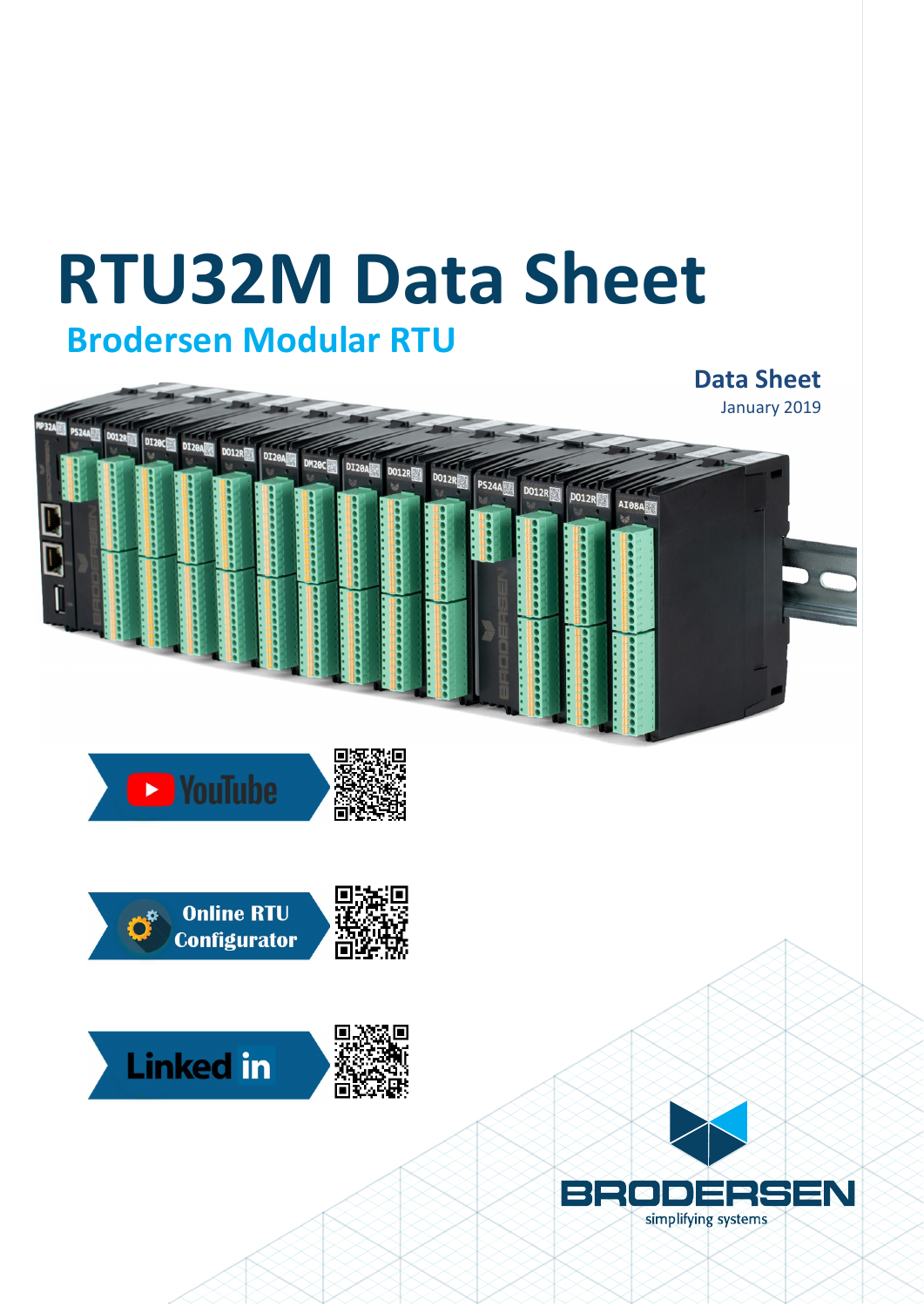

### **RTU32M Data Sheet - 40419**

## **Introduction**



Brodersen Modular RTU32M Series with advanced RTU/PLC functionality.

The RTU32M series is based on an embedded 32 bit industrial platform providing flexible RTU functionality for a wide range of remote monitoring and control applications in the utility and infrastructure markets.

Each RTU32M comprises of a CPU module, power supply module and the desired mix of IO modules and system modules, as required.

The RTU32M supports a variety of standard and open protocols such as Modbus, IEC60870, IEC61850 and DNP3. It also includes the fast event based Binding protocol - a fast and reliable way to distribute time stamped event data between any Brodersen RTU32M in the network.

The RTU32M has a web server configuration interface for setup of the RTU 'personality' e.g. IP address, IO range, Slave address etc. Additional RTU functionality, including logic, messaging and logging are configured in the Brodersen WorkSuite.

Each module is housed in a robust plastic enclosure suitable for DIN rail mounting. The RTU32M modules are 110mmH, 25mmW and 110mmD.

The RTU32M power supply module operates from 10-30VDC.

The RTU32M Backplane bus supports up to 250 I/O modules.

#### **FEATURE LIST**

- · Modular RTU with or without integrated I/O and communication device.
- Real Time Operating System.
- · Communication Protocols Supported;
	- o Full Modbus suite.
	- o IEC60870-5-101/103/104
	- o IEC61850 Client / Server Protocol.
	- o DNP3 Master and DNP3 Slave.
	- o Binding Global Distribution and Subscription of Event Based Time Stamped Variables.
- · Communication Protocols can also be created as part of the logic application interface.
- · Communication interfaces; 2 x Ethernet 10/100, 1x USB are featured on the CPU module.
- · Full EN/IEC61131 PLC runtime also used for special and flexible data manipulation.
- · Includes power supply monitoring of the RTU32M supply voltage and temperature
- · Support for redundant power supplies
- · Hot swappable IO.
- Full remote management with configuration, programming and flexible distribution of all levels of software from and to RTUs on remote locations.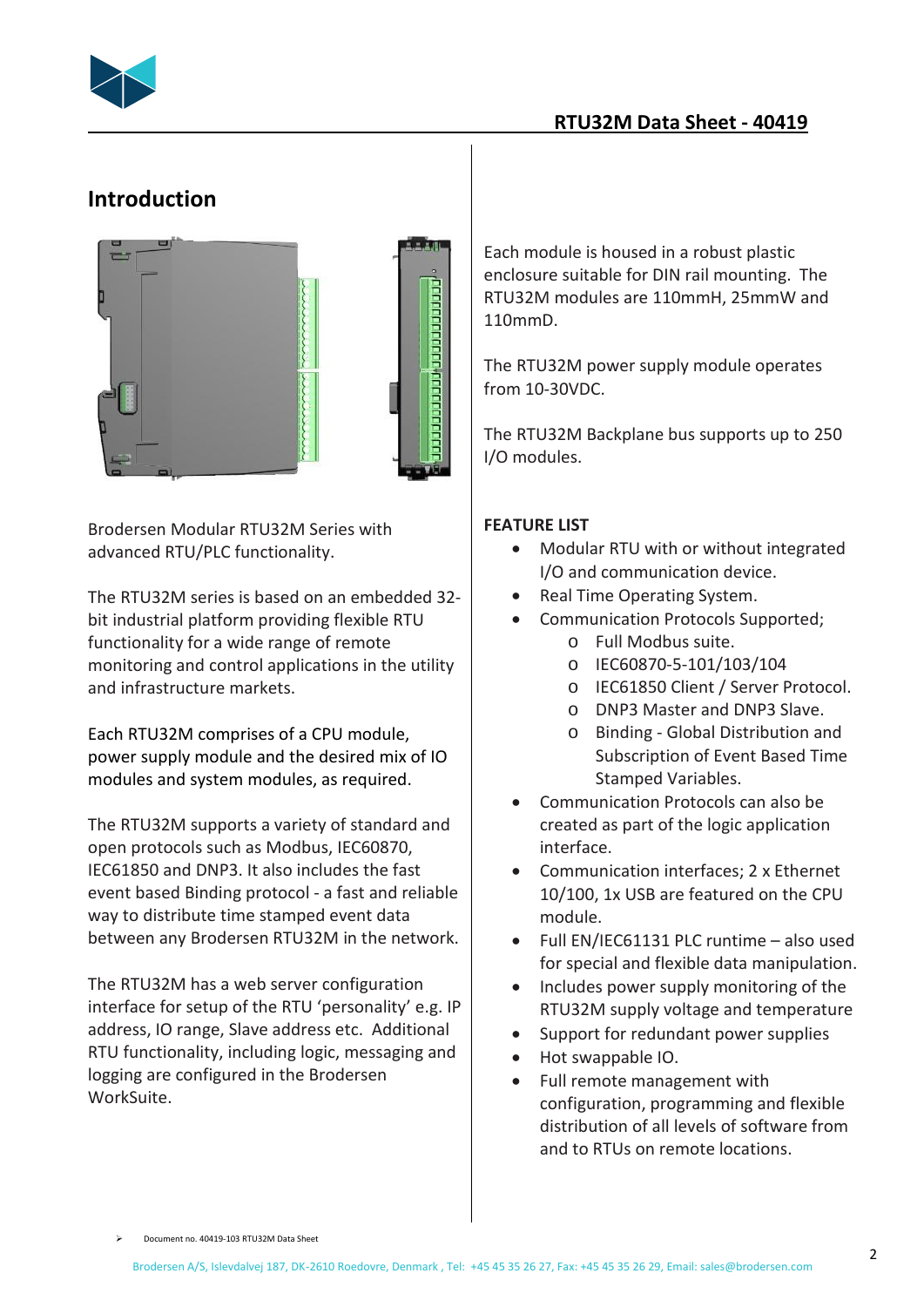

#### **RTU32M Data Sheet - 40419**

## **MP32A, MP32E CPU – Controller Module**

The CPU module speed is managed via the RTU performance license options: Default 200MHz DL-528MHZ-RL 528MHz

| 522011121    | JLUIVIIIL |
|--------------|-----------|
| DL-900MHZ-RL | 900MHz    |

The default RAM size is 128MB, performance license option DL-256MB-RL allows 256MB

#### **RTU32M PLC RUNTIME**

**PLC Runtime performance:** Typical cycle time: 1msec

Maximum PLC variables: 2 x 20kb – calculated as sum of all variables.

Scan time internal I/O: Min. 0,5 msec

#### **SMART IO**

#### **I/O Detection and Configuration**

Self discovering I/O…

#### **CPU HARDWARE**

- CPU: ARM Cortex A7 Freescale i.MX6UL, 200-900 MHz
- Memory: RAM: 128-256MB SDRAM NAND Flash: 128MB NVRAM/FRAM: 128KB Micro SD Card Flash disc – removable
- RTC: Integrated and super capacitor backed RealTimeClock with 1 msec resolution
- Interfaces: LAN: 2x 10/100Mbps RJ45 1 x USB 2.0 Host. 1x USB OTG Micro-B for maintenance and diagnostics.